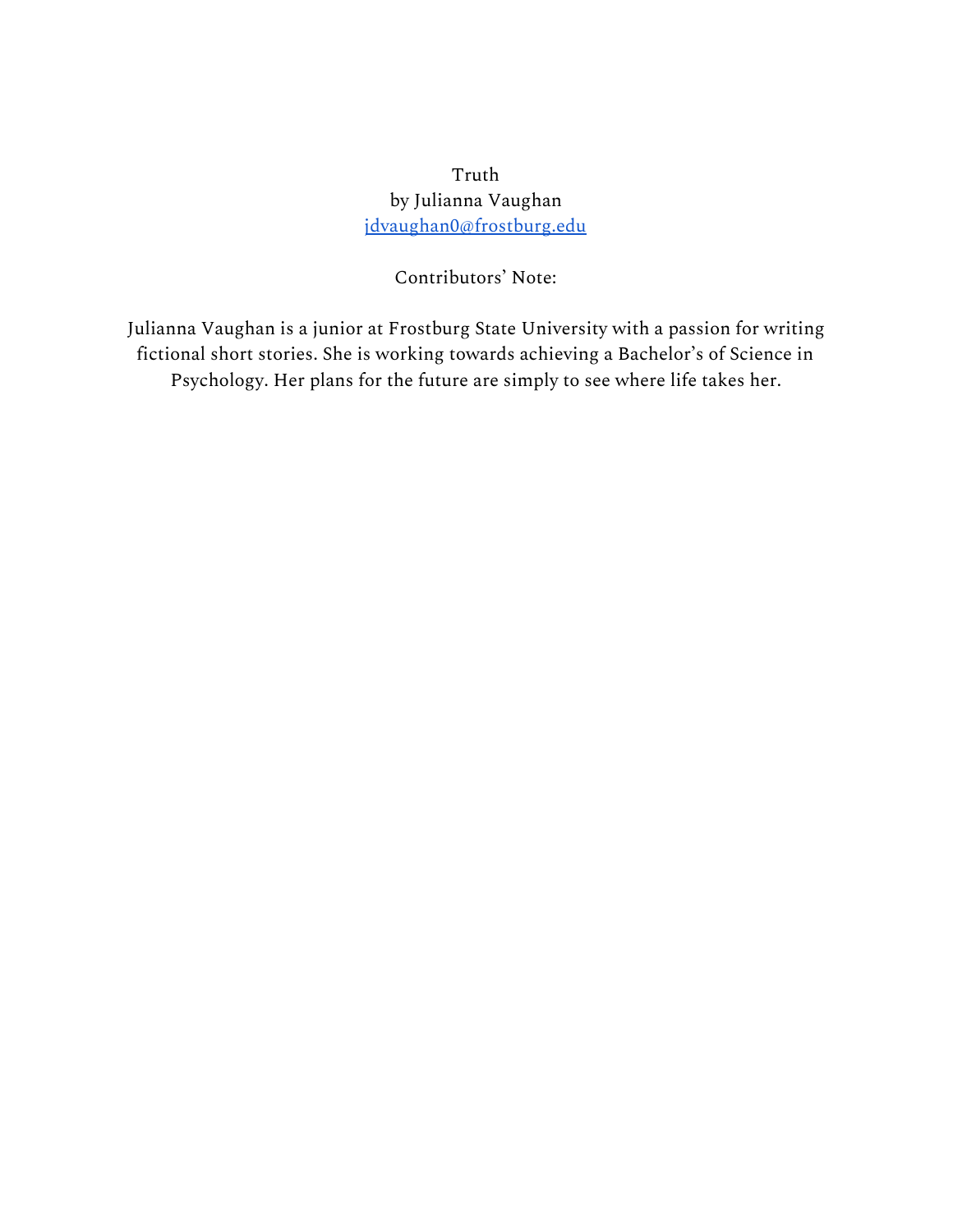The two o'clock trolley arrives five minutes behind schedule to pick up the group waiting on Wilson Street. Two men and two women board; the women on their way to the grocer and the doctor, the men don't say where they're headed (but the stench of whiskey reeking off of them tells me where.) The men haven't bathed in days, but when they board, they carry themselves with an air of dignity, a lie they upkeep to prevent the gossip, but everyone knows—they just don't talk about it.

"Did you hear," Mrs. Stein leans over to whisper to me, "about poor Mr. Armstrong?" Mrs. Stein is small and stout. Her warm smile and twinkling eyes have a way of drawing people close to her, and one would imagine she has many friends. (With how inviting she is, she often wonders at night why her husband doesn't love her, why her two boys disrespect her the way they do. Neither have come home since leaving for college. On Christmas, two places remained empty, and there were far too many leftovers.)

"Poor Mr. Armstrong?" I echo just over the driver's holler— 15th street and Franklin. (They should say poor Mrs. Armstrong. She's been through her share of troubles, but it's easier to blame her for those troubles instead of acknowledging me.)

The trolley stops, the two men exit. I see them walk straight to the bar. There is shame in the way they hang their heads. (They've been out of work for a while. Their children are hungry, but their addictions are hungrier.)

"Mrs. Armstrong has always been an attention seeker," Mrs. Stein continues, touching my seat just inches from my knee, but not quite, "I told Patrick not to marry her, but did he listen?"

"He was bewitched by her beauty, but he's regretted marrying her since before the ink dried on their marriage license." The other woman, Mrs. Russo, adds solemnly. She's Mrs. Stein's next-door neighbor, heavily pregnant with her sixth child. She's naturally pretty, can't be older than thirty. She wears a shiny diamond ring and earrings Mrs. Stein has always desired for herself. That's not all that Mrs. Stein coveted, though. She has always believed Mrs. Russo has the perfect life: beautiful children, a handsome, kind hearted husband, a well-trimmed garden in front of her white-picket-fenced home. (Mr. Russo died just two months ago. Killed in a fire at the factory. Her oldest boy, Sam, who's only thirteen, just had his first day of work yesterday at the same factory his father was killed in. She stayed up all last night in constant prayer, terrified he wouldn't return home.)

"What did she do?" I ask the women, who simply exchange looks and shake their heads. "I don't want to sound rude, but… you're the last person who I'd tell her story to." Mrs. Russo smiles kindly.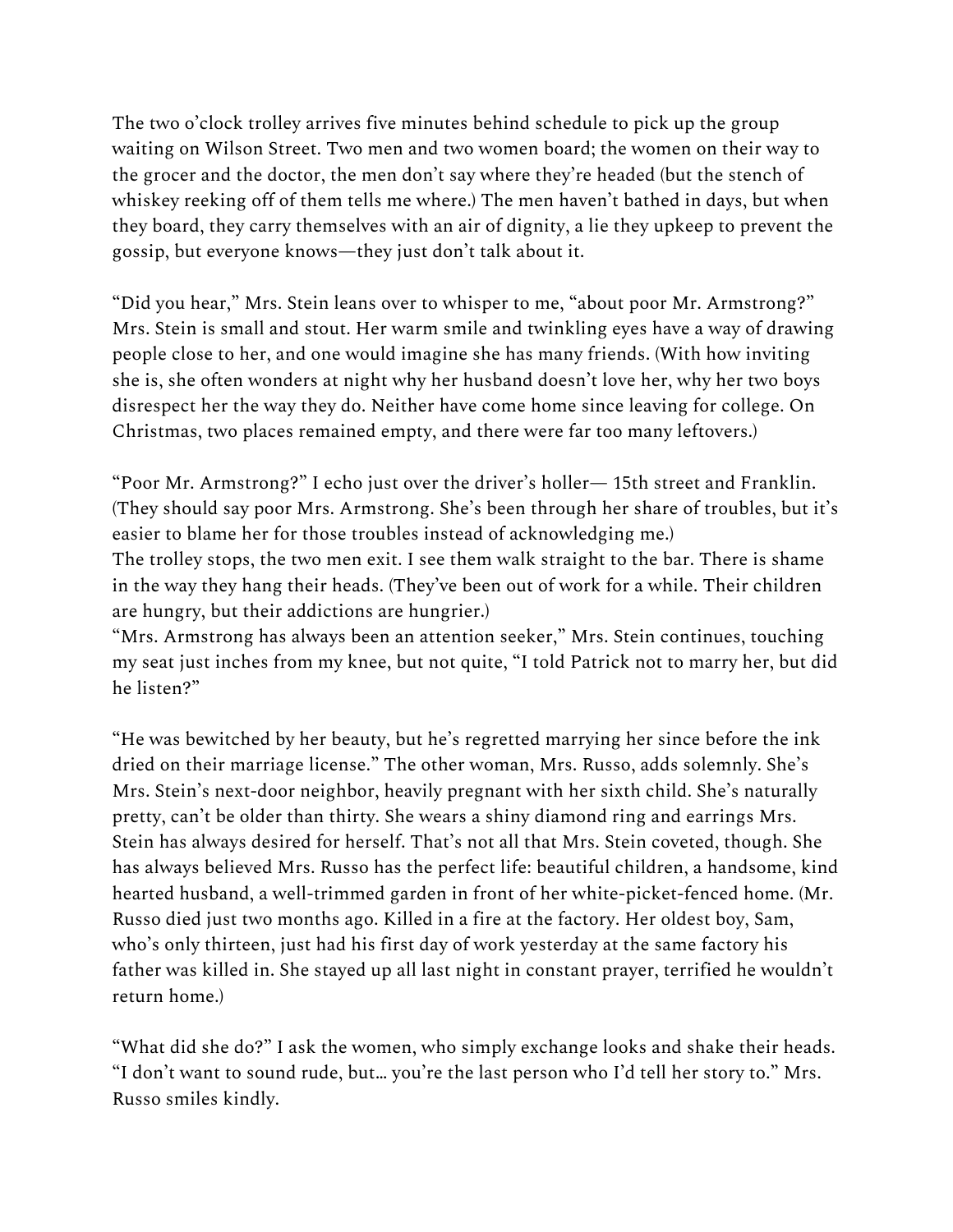The driver hollers back, 18th street and Washington. "That's me!" Mrs. Russo struggles to stand under the weight of her growing stomach. She's so round she could pop any day now. "Goodbye, Jennie," she nods to Mrs. Stein. She turns a blind eye to me. We watch her waddle towards the nearest building, smile still on her face. (She's ten minutes late for her doctor's appointment. He probably won't see her anyway, she hasn't been able to pay her medical bills, even before her husband died. She wonders if she can teach her oldest daughter to deliver a baby to save on the crushing weight of the hospital bill when the time comes.)

To our surprise, Mr. Armstrong climbs onto the bus. He brushes past us, but I catch up to him anyway and we are seated together. He avoids me like the plague and he hates hearing what I have to say. Still, I ask him, "What happened to Mrs. Armstrong?" "It's her fault." He can't look me in the eye. (It isn't her fault.) "How are you, Mrs. Stein?" He asks the woman in front of us, because he knows he can't talk to me without bending under the pressure of my gaze. No one can look me in the eye while they fabricate a story.

"I'm well." (She isn't. For some weeks now, she has lacked the strength to get out of bed in the morning. She seldom is able to eat). "What's the news on Alice?"

He sighs as if he is stuck in a traffic jam, like his wife is nothing but an inconvenience. "There's not a thing wrong with that woman's life," (there were, actually, quite a few things wrong with Alice Armstrong's life), "and yet she insists I'm the root of all her problems and she won't come back to the house." (He is actually the cause of nearly all of her problems.)

"I'm sorry that you have to go through this." Mrs. Stein says softly. "I can't imagine how difficult this must be for you."

(But it is far more difficult for Alice, the woman who has been trapped in a cage by this wretched man for twenty years.) I've a good mind to look Mr. Armstrong in the face and make him confess out loud what a right fool he is, but not yet. He'll reach his breaking point soon, when he'll have no choice but to confess. "I did everything for her, gave her the life every woman could ever dream of. And this is how she repays me…" Mr. and Mrs. Armstrong live in an (un)pleasant apartment complex in an (un)pleasant part of town, but never have to struggle with the bills (Mr. Armstrong used much of his paycheck to gamble). Alice Armstrong is an excellent cook. She is very smart. She daydreams often, of a world where she can speak her mind and vote. The other women think she is eccentric and a little bit strange in her habits (some of them wish they had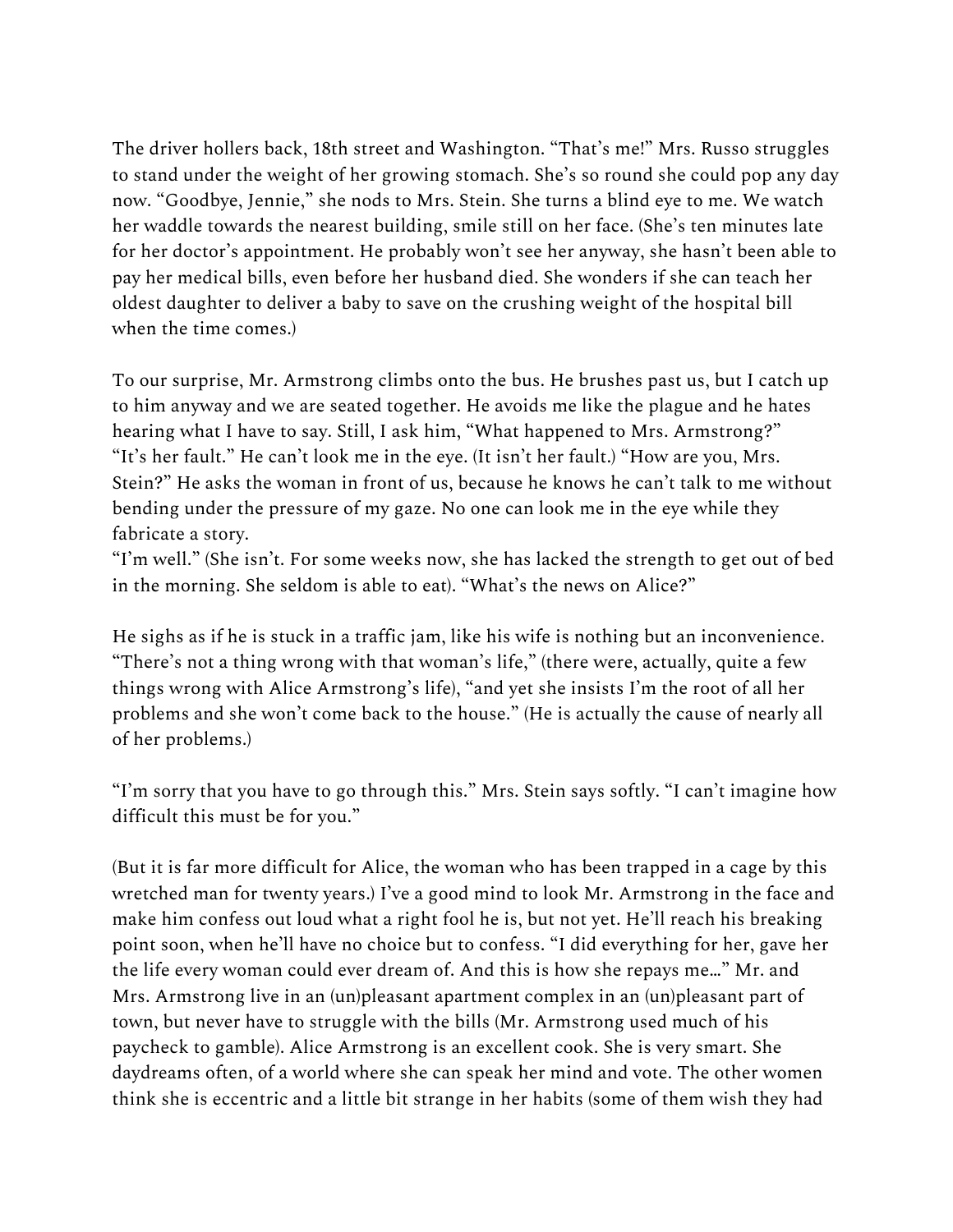the courage to attend suffrage meetings downtown as she did). "I can't think of a single reason she did what she did." (I can think of hundreds) "She has always been very happy with her life here." (There's never been a day in her life with that man that she has felt genuinely happy) "Women are always complaining for nothing. Us men, we work all day, every day. And they think they have the right to claim they're tired at the end of the day. They think we should have to help with the kids or do the dishes. It's never enough for you women." Mr. Armstrong considers this fact. Even if he said this to me, his words wouldn't change one bit.

"I'm sure you are tired." is all Mrs. Stein says. She isn't smiling anymore. (She doesn't agree with him.) The driver hollers: 24th and West Baltimore. "Ah, my stop." She nods at Mr. Armstrong. She bites her lip when she notices me watching her, and quickly looks away. Mr. Armstrong doesn't care to watch her walk down to the grocer and tips his head back against the seat. (But I notice the way she recounts the money in her wallet, knowing that she hardly has enough…)

For a while, it is just Mr. Armstrong and I on the trolley, waiting for the other to give up and leave. But Mr. Armstrong won't stand up and exit, not if there's a chance he'll have to look at me. (He's afraid of me. He's afraid of being proven wrong.) "Are you headed home now, Mr. Armstrong?" I ask. My stop is approaching, I have somewhere to be.

"Yeah." His eyes are shut.

"Bet it'll be quite the change, having the house to yourself." I hover over him, knowing as soon as he opens his eyes, he'll see me. I think I've almost got him. "I'm looking forward to the peace and quiet." He turns his head, eyes open only when

I'm out of possible sight. (He's terrified of the quiet. Ever since Mrs. Armstrong left him, he hasn't gone home once.)

We're almost to my stop. The trolley's starting to slow. "*Patrick*, look at me." "I can't." He whispers.

"You have to face me, Patrick. It's the only way you'll ever be able to move on." "I *can't*! I will not—" I grab his face, turn his head. I watch the fear wash over him. It's the fear of realizing that *I know* what he's done, and maybe something far more. Maybe when he faces me, he'll know he isn't innocent, that he's never getting the life back that he wasted.

"36th and Prospect." The driver hollers back at us. I nod as I let go of Mr. Armstrong. "Remember what I said." I warn. I hear him gulp.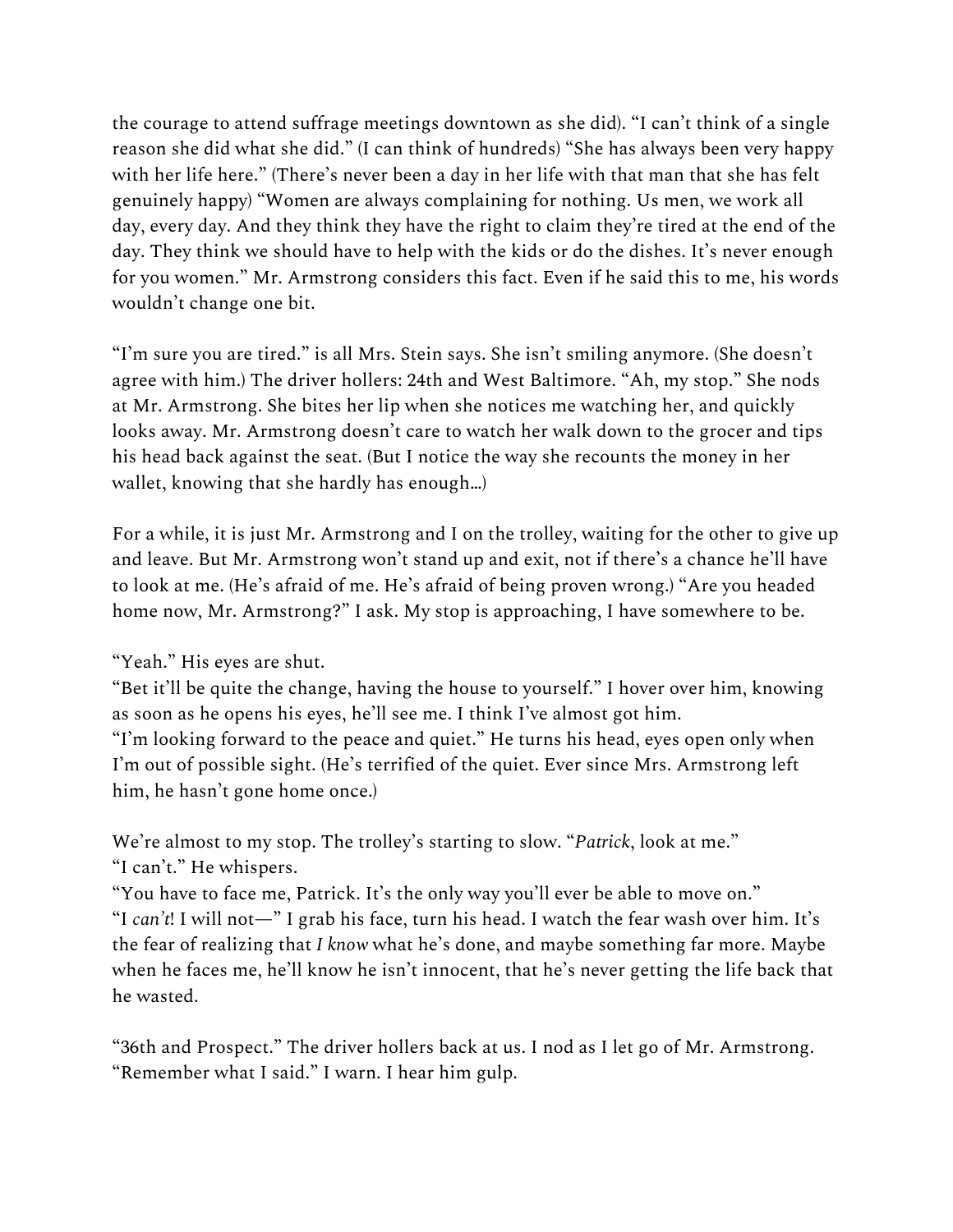I stand up and walk to the front of the trolley. The driver glances back at Mr. Armstrong, whose hands now cover his eyes. He shakes his head. "Some people never learn."

"I guess they don't. No one ever wants to face me, and until then, they really can't learn, or change or grow in any way. But for some, facing me is more frightening than being miserable."

"Have a nice day," He smiles, having nothing to say on my words. They aren't for him, anyway, he and I have spoken often and have an understanding of each other. (His smile is always forced, there is pain in his eyes, and sometimes he struggles to stay kind to the people of this town, who treat him like he is beneath them. They will never know what hardships he endures off this trolley, but God knows I do. His wife is very ill, in the final stages of her disease, yet he has to work so she can stay in the hospital. He longs to be at her side. He's afraid that she may die while he isn't there.)

I meet his eyes. His pain is close to seeping to the surface, and I wonder how much longer it'll be before it does. "You will find peace soon," I say, and I never lie. Hearing it come from me, I can sense the wave of relief wash over him (his family has suffered for so long).

I step off the trolley onto Prospect, watching it roll away until it's out of sight. Mr. Armstrong is still covering his eyes. He might not move his hands until he's forced off the trolley, miles from here. Nearby, Alice is waiting for me. "Sorry I'm late," I stride over to the bench she is patiently seated at, "now tell me, how are you?"

Her smile is genuine; she hasn't felt this way in decades. She doesn't have to say, I already know.

(Some days ago, she faced me for the first time in her marriage and realized there was nothing more she could do to make things work between herself and a man who did not care for her. She admitted everything to me, and by telling me she understood that none of it was her fault, and didn't feel guilty for doing what had to be done.)

Alice gathers her bags from beside her as she stands, smile turning into a beam. She doesn't have much, but it's enough to get her by for now. "Thank you. For everything."

"No need to thank me. Your strength came from within. Telling me only helped you realize that." I point out. "Now go on, you're going to miss your train."